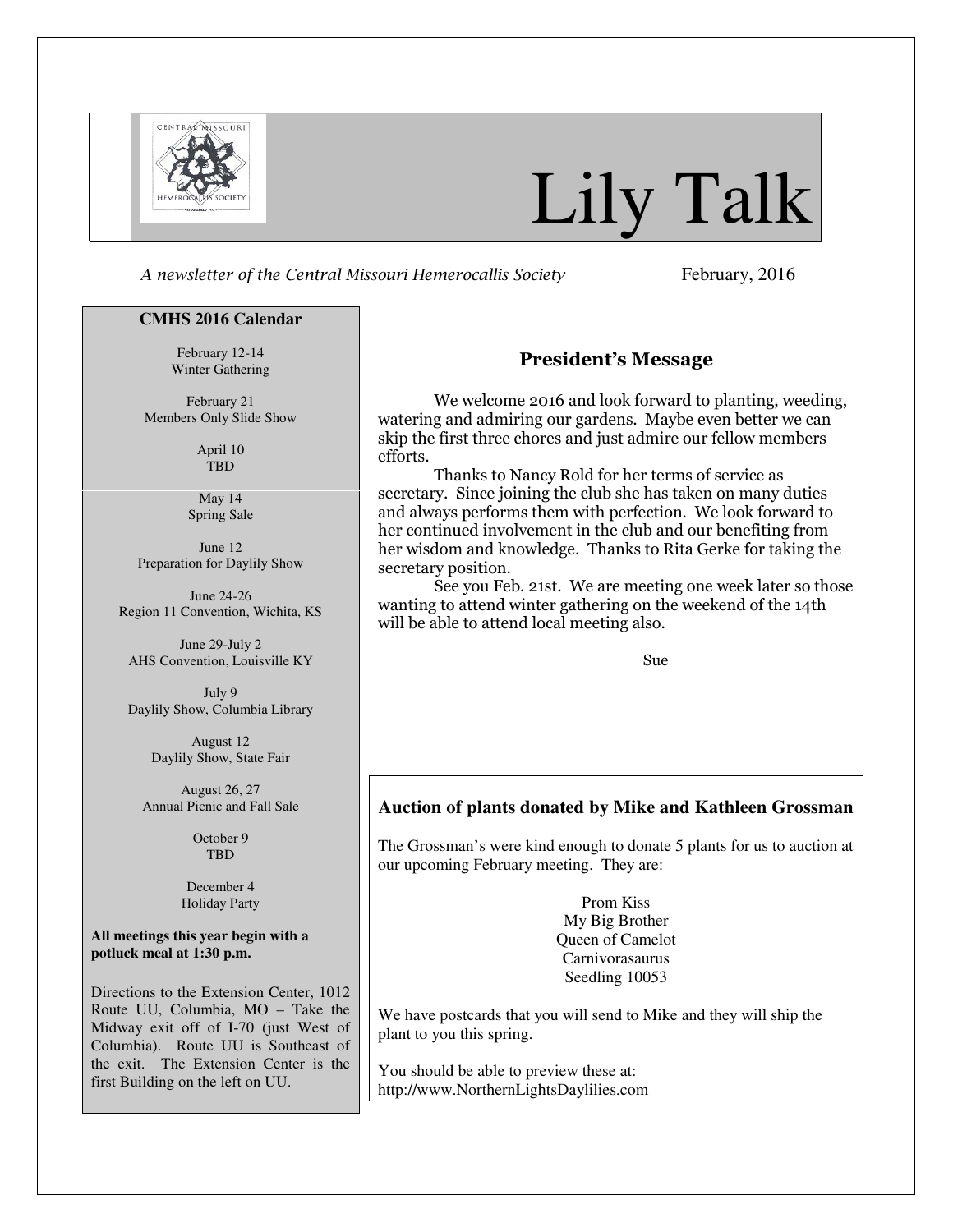# **Minutes from CMHS Meeting October 11, 2015**

President Sue McConnell presided over the meeting. The treasurer's report and previous meeting minutes were accepted as published.

Barb Schuette attended to present Jesse Emmons with an award of Merit from the American Iris Society for his Spuria Iris "Missouri Copper Mine"

## **New Business**

Our club has bought placed a group order in the spring for the AHS book: Illustrated Guide to Daylilies. Three unsold copies remained and Lloyd Calvin made a motion that we donate one to the Ashland, Centralia and Columbia public libraries. Mary DeLacy seconded and the motion carried without opposition.

# **Committee Reports**

An August Plant Sale report had been published in the October newsletter. Sue asked any volunteers to contact her to help plan the December Christmas Party. On behalf of the Nominating Committee, Norma Mountjoy offered the following slate of officers for 2016:

President: Sue McConnell Vice President: Clarice Brown Secretary: Rita Gerke Treasurer: Carol Schultz

No nominations were made from the floor. Karen Blackmore and Charlene Larkin moved that we accept the nominations and elect this slate. All in attendance voted in favor.

# **Daylily Drawings for October**

\$100 Barbara Rothenberger \$50 Charley Blackmore

The Judy's donated 3 divisions of Chang Dynasty which were won by: Mary DeLacy, Karen Hogan and Edyth Jenkins

# **Program**

Michael Grossman and Kathleen Nordstrom entertained us with a program on their hardy daylily hybridizing at Northern Lights Daylilies in Minnesota. They left us with auction cards for the following of their daylilies which we will auction at the February 2016 meeting:

**Prom Kiss My Big Brother Bobby Queen of Camelot Carnivorasaurus Seedling 10053** 

**Next meeting: December 6 party** 

Respectfully submitted, Nancy Rold, Outgoing Secretary